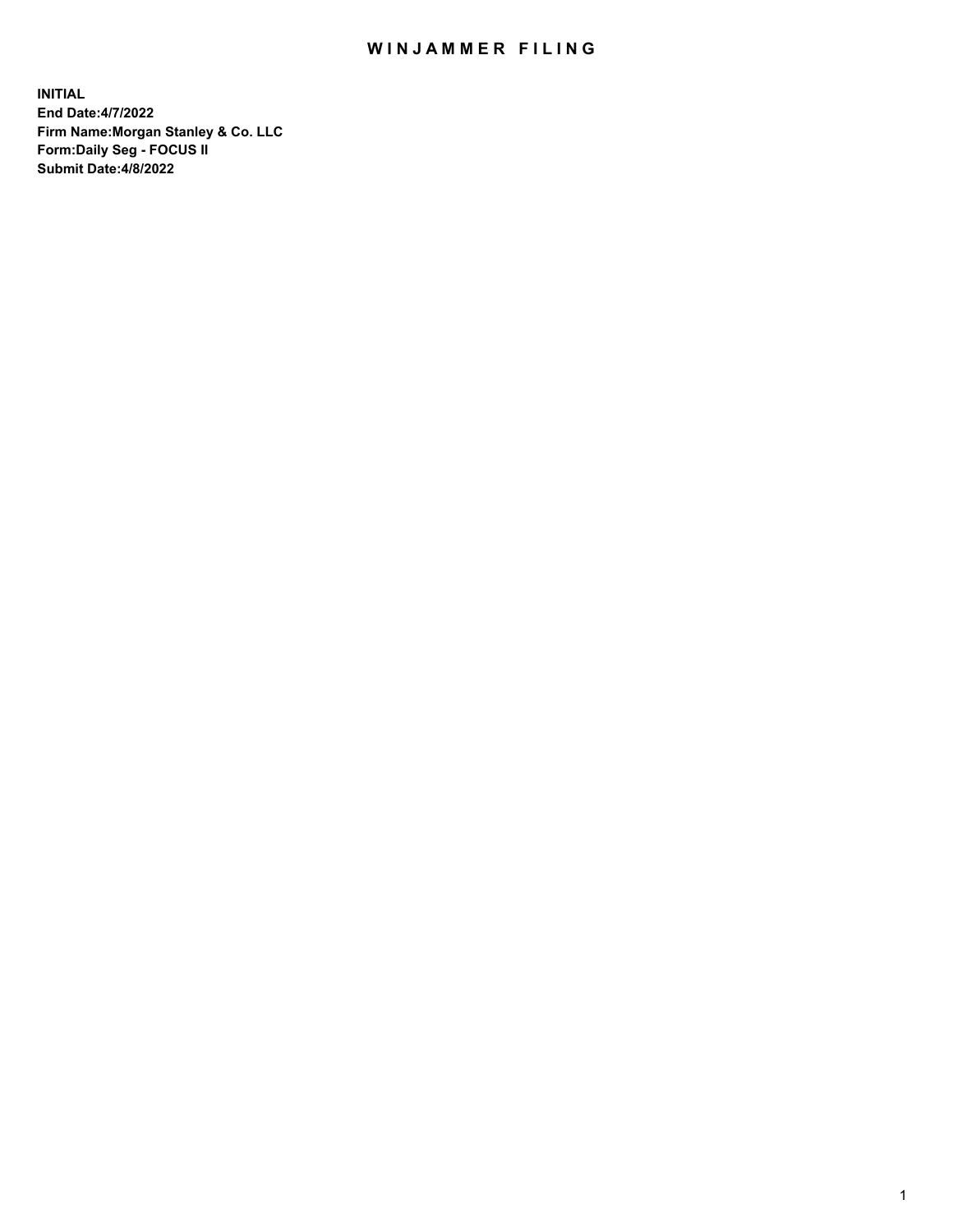**INITIAL End Date:4/7/2022 Firm Name:Morgan Stanley & Co. LLC Form:Daily Seg - FOCUS II Submit Date:4/8/2022 Daily Segregation - Cover Page**

| Name of Company                                                                   | Morgan Stanley & Co. LLC     |
|-----------------------------------------------------------------------------------|------------------------------|
| <b>Contact Name</b>                                                               | <b>Ikram Shah</b>            |
| <b>Contact Phone Number</b>                                                       | 212-276-0963                 |
| <b>Contact Email Address</b>                                                      | Ikram.shah@morganstanley.com |
| FCM's Customer Segregated Funds Residual Interest Target (choose one):            |                              |
| a. Minimum dollar amount: ; or                                                    | 235,000,000                  |
| b. Minimum percentage of customer segregated funds required:% ; or                | <u>0</u>                     |
| c. Dollar amount range between: and; or                                           | <u>0 0</u>                   |
| d. Percentage range of customer segregated funds required between: % and %.       | 0 Q                          |
| FCM's Customer Secured Amount Funds Residual Interest Target (choose one):        |                              |
| a. Minimum dollar amount: ; or                                                    | 140,000,000                  |
| b. Minimum percentage of customer secured funds required:%; or                    | <u>0</u>                     |
| c. Dollar amount range between: and; or                                           | <u>00</u>                    |
| d. Percentage range of customer secured funds required between:% and%.            | 0 <sup>0</sup>               |
| FCM's Cleared Swaps Customer Collateral Residual Interest Target (choose one):    |                              |
| a. Minimum dollar amount: ; or                                                    | 92,000,000                   |
| b. Minimum percentage of cleared swaps customer collateral required:% ; or        | <u>0</u>                     |
| c. Dollar amount range between: and; or                                           | 0 Q                          |
| d. Percentage range of cleared swaps customer collateral required between:% and%. | 00                           |
|                                                                                   |                              |

Attach supporting documents CH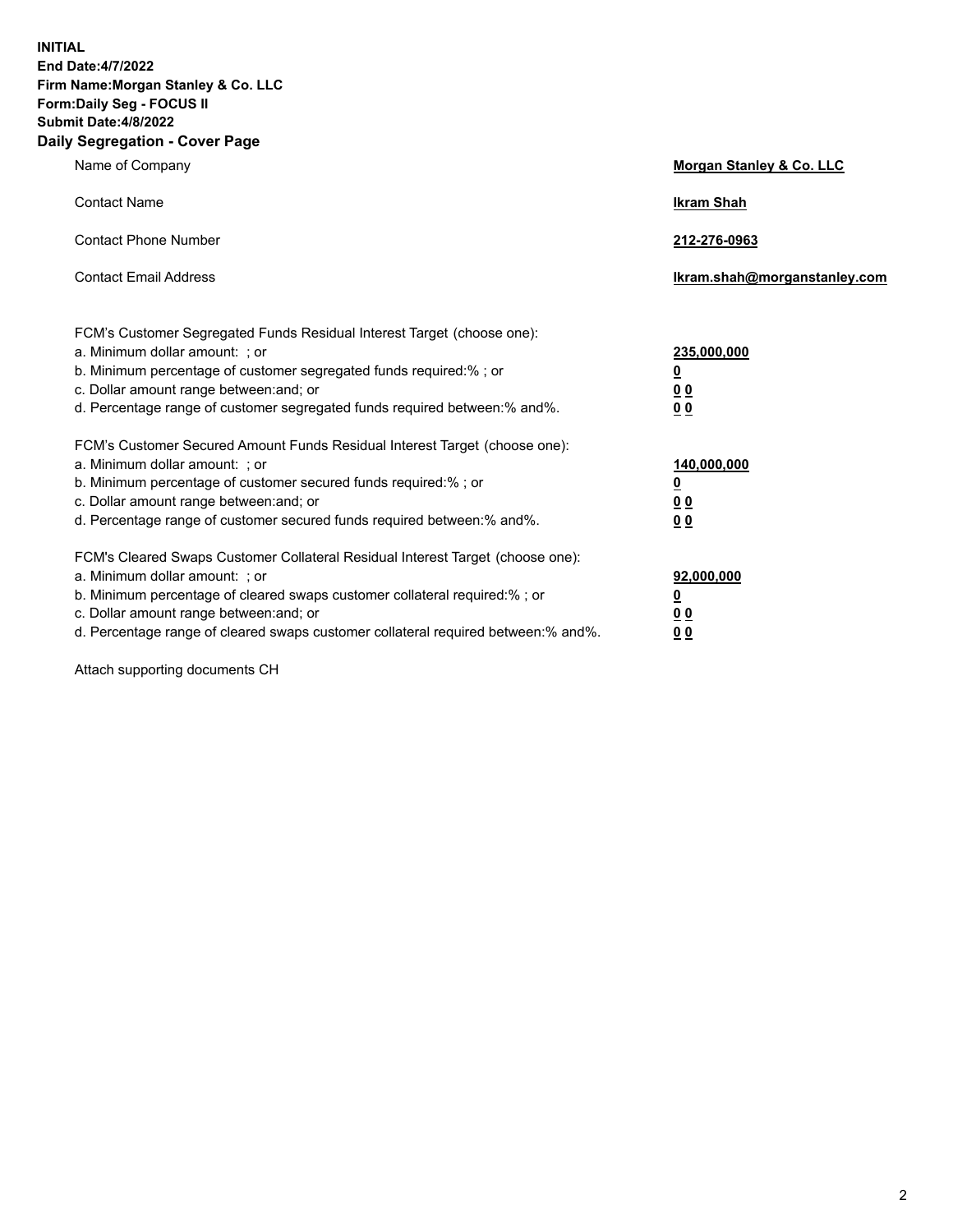| <b>INITIAL</b> | End Date: 4/7/2022<br>Firm Name: Morgan Stanley & Co. LLC<br>Form: Daily Seg - FOCUS II<br><b>Submit Date: 4/8/2022</b><br><b>Daily Segregation - Secured Amounts</b> |                                                     |
|----------------|-----------------------------------------------------------------------------------------------------------------------------------------------------------------------|-----------------------------------------------------|
|                | Foreign Futures and Foreign Options Secured Amounts                                                                                                                   |                                                     |
|                | Amount required to be set aside pursuant to law, rule or regulation of a foreign                                                                                      | $0$ [7305]                                          |
|                | government or a rule of a self-regulatory organization authorized thereunder                                                                                          |                                                     |
| 1.             | Net ledger balance - Foreign Futures and Foreign Option Trading - All Customers                                                                                       |                                                     |
|                | A. Cash<br>B. Securities (at market)                                                                                                                                  | 4,917,751,180 [7315]<br>2,284,253,871 [7317]        |
| 2.             | Net unrealized profit (loss) in open futures contracts traded on a foreign board of trade                                                                             | 1,854,109,238 [7325]                                |
| 3.             | Exchange traded options                                                                                                                                               |                                                     |
|                | a. Market value of open option contracts purchased on a foreign board of trade                                                                                        | 46,878,436 [7335]                                   |
|                | b. Market value of open contracts granted (sold) on a foreign board of trade                                                                                          | $-28,885,007$ [7337]                                |
| 4.             | Net equity (deficit) (add lines 1. 2. and 3.)                                                                                                                         | 9,074,107,718 [7345]                                |
| 5.             | Account liquidating to a deficit and account with a debit balances - gross amount<br>Less: amount offset by customer owned securities                                 | 125,740,364 [7351]<br>-124,713,957 [7352] 1,026,407 |
|                |                                                                                                                                                                       | [7354]                                              |
| 6.             | Amount required to be set aside as the secured amount - Net Liquidating Equity<br>Method (add lines 4 and 5)                                                          | 9,075,134,125 [7355]                                |
| 7.             | Greater of amount required to be set aside pursuant to foreign jurisdiction (above) or line<br>6.                                                                     | 9,075,134,125 [7360]                                |
|                | FUNDS DEPOSITED IN SEPARATE REGULATION 30.7 ACCOUNTS                                                                                                                  |                                                     |
| 1.             | Cash in banks                                                                                                                                                         |                                                     |
|                | A. Banks located in the United States                                                                                                                                 | 398,486,321 [7500]                                  |
|                | B. Other banks qualified under Regulation 30.7                                                                                                                        | 266,373,278 [7520] 664,859,599<br>[7530]            |
| 2.             | Securities                                                                                                                                                            |                                                     |
|                | A. In safekeeping with banks located in the United States                                                                                                             | 1,076,826,898 [7540]                                |
|                | B. In safekeeping with other banks qualified under Regulation 30.7                                                                                                    | 81,720,450 [7560] 1,158,547,348<br>[7570]           |
| 3.             | Equities with registered futures commission merchants                                                                                                                 |                                                     |
|                | A. Cash                                                                                                                                                               | 29,717,658 [7580]                                   |
|                | <b>B.</b> Securities<br>C. Unrealized gain (loss) on open futures contracts                                                                                           | $0$ [7590]                                          |
|                | D. Value of long option contracts                                                                                                                                     | 2,887,017 [7600]<br>$0$ [7610]                      |
|                | E. Value of short option contracts                                                                                                                                    | 0 [7615] 32,604,675 [7620]                          |
| 4.             | Amounts held by clearing organizations of foreign boards of trade                                                                                                     |                                                     |
|                | A. Cash                                                                                                                                                               | $0$ [7640]                                          |
|                | <b>B.</b> Securities                                                                                                                                                  | $0$ [7650]                                          |
|                | C. Amount due to (from) clearing organization - daily variation                                                                                                       | $0$ [7660]                                          |
|                | D. Value of long option contracts<br>E. Value of short option contracts                                                                                               | $0$ [7670]<br>0 [7675] 0 [7680]                     |
| 5.             | Amounts held by members of foreign boards of trade                                                                                                                    |                                                     |
|                | A. Cash                                                                                                                                                               | 4,478,233,520 [7700]                                |
|                | <b>B.</b> Securities                                                                                                                                                  | 1,125,706,523 [7710]                                |
|                | C. Unrealized gain (loss) on open futures contracts                                                                                                                   | 1,851,222,221 [7720]                                |
|                | D. Value of long option contracts                                                                                                                                     | 46,878,436 [7730]                                   |
|                | E. Value of short option contracts                                                                                                                                    | -28,885,007 [7735] 7,473,155,693<br>[7740]          |
| 6.             | Amounts with other depositories designated by a foreign board of trade                                                                                                | $0$ [7760]                                          |
| 7.             | Segregated funds on hand                                                                                                                                              | $0$ [7765]                                          |
| 8.<br>9.       | Total funds in separate section 30.7 accounts<br>Excess (deficiency) Set Aside for Secured Amount (subtract line 7 Secured Statement                                  | 9,329,167,315 [7770]<br>254,033,190 [7380]          |

- Page 1 from Line 8) 10. Management Target Amount for Excess funds in separate section 30.7 accounts **140,000,000** [7780]
- 11. Excess (deficiency) funds in separate 30.7 accounts over (under) Management Target **114,033,190** [7785]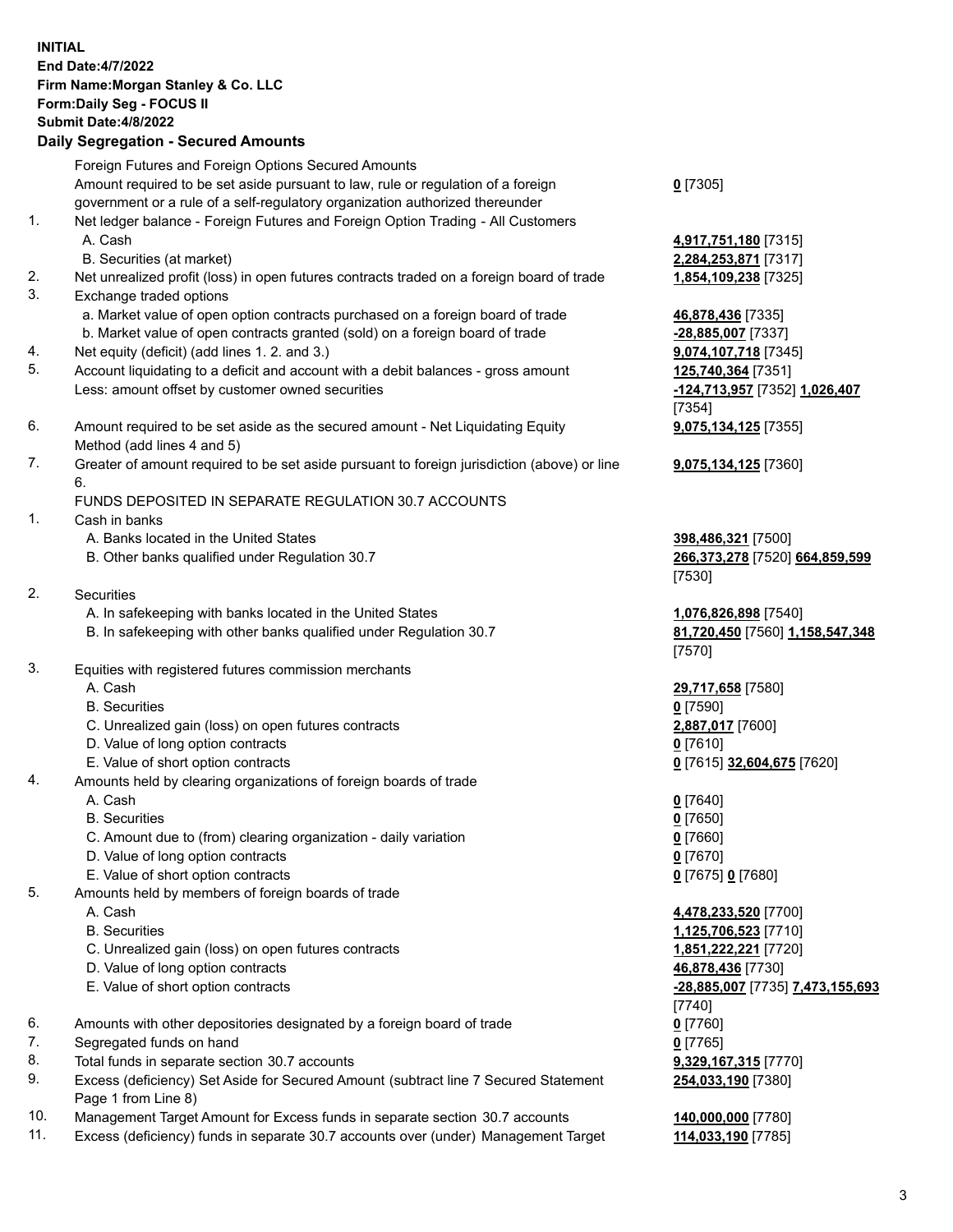**INITIAL End Date:4/7/2022 Firm Name:Morgan Stanley & Co. LLC Form:Daily Seg - FOCUS II Submit Date:4/8/2022 Daily Segregation - Segregation Statement** SEGREGATION REQUIREMENTS(Section 4d(2) of the CEAct) 1. Net ledger balance A. Cash **17,576,232,897** [7010] B. Securities (at market) **9,018,051,881** [7020] 2. Net unrealized profit (loss) in open futures contracts traded on a contract market **1,120,568,509** [7030] 3. Exchange traded options A. Add market value of open option contracts purchased on a contract market **2,533,082,989** [7032] B. Deduct market value of open option contracts granted (sold) on a contract market **-1,681,703,819** [7033] 4. Net equity (deficit) (add lines 1, 2 and 3) **28,566,232,457** [7040] 5. Accounts liquidating to a deficit and accounts with debit balances - gross amount **782,445,778** [7045] Less: amount offset by customer securities **-780,932,086** [7047] **1,513,692** [7050] 6. Amount required to be segregated (add lines 4 and 5) **28,567,746,149** [7060] FUNDS IN SEGREGATED ACCOUNTS 7. Deposited in segregated funds bank accounts A. Cash **2,438,499,647** [7070] B. Securities representing investments of customers' funds (at market) **0** [7080] C. Securities held for particular customers or option customers in lieu of cash (at market) **3,427,044,583** [7090] 8. Margins on deposit with derivatives clearing organizations of contract markets A. Cash **16,057,295,279** [7100] B. Securities representing investments of customers' funds (at market) **0** [7110] C. Securities held for particular customers or option customers in lieu of cash (at market) **5,428,547,677** [7120] 9. Net settlement from (to) derivatives clearing organizations of contract markets **574,193,168** [7130] 10. Exchange traded options A. Value of open long option contracts **2,533,082,989** [7132] B. Value of open short option contracts **-1,681,703,819** [7133] 11. Net equities with other FCMs A. Net liquidating equity **17,192,590** [7140] B. Securities representing investments of customers' funds (at market) **0** [7160] C. Securities held for particular customers or option customers in lieu of cash (at market) **0** [7170] 12. Segregated funds on hand **162,459,621** [7150] 13. Total amount in segregation (add lines 7 through 12) **28,956,611,735** [7180] 14. Excess (deficiency) funds in segregation (subtract line 6 from line 13) **388,865,586** [7190] 15. Management Target Amount for Excess funds in segregation **235,000,000** [7194]

- 16. Excess (deficiency) funds in segregation over (under) Management Target Amount
	- Excess

**153,865,586** [7198]